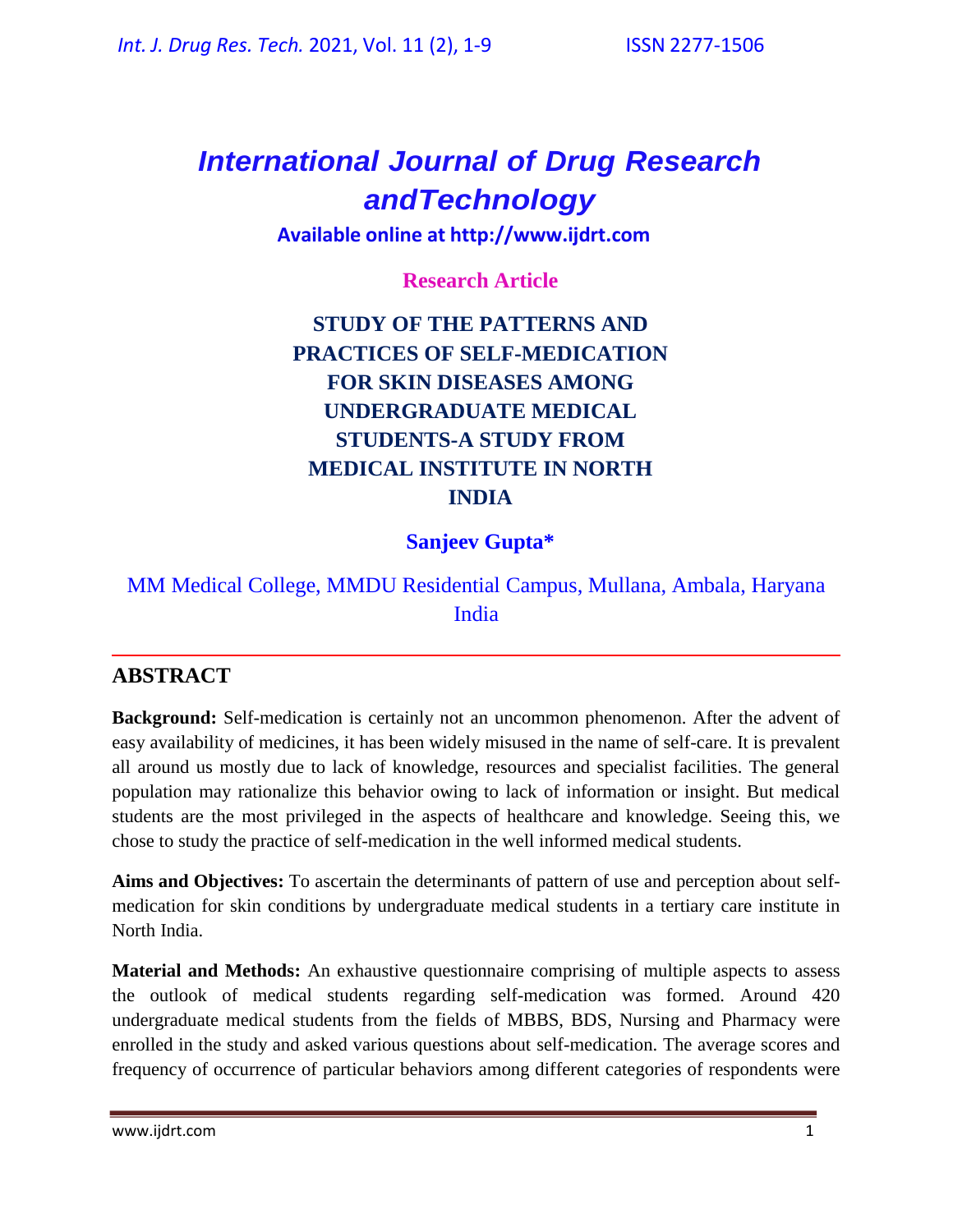seen using appropriate statistical tests. In depth interviews were conducted with the medical students.

**Results:** We noted that 65.7% medical students had opted for self-medication for Dermatology in the last one year. The general notion was that, 256 (62.3%) students believed skin conditions to be minor illnesses leading them to adopt self-medication. The commonest skin conditions leading to self-medication were skin allergies, amounting to 51.1% (193) students taking selfmedication for the same. Expectedly, 44.3% (182) students believed that their self-confidence is the reason they opt for self-medication in dermatology. Course text books (45.2%), local chemist (29.5%) and classroom teaching (41.2%) were the major sources of knowledge for them in opting for self-medication. It was seen that 217 (61.6%) students stopped or decreased dosage after they felt better, while 37.2% (153) stopped only after complete recovery. Only 38 students (9.2%) completed the entire course of treatment. Surprisingly the students were fully aware of their lack of knowledge (52.2%) about the depth of dermatology and that it can lead to a damaging misdiagnosis (50.2%).

**Conclusion:** The practice of self-medication is highly prevalent among undergraduate medical students due to their exposure to knowledge and easy availability of drugs. There is lack of regulation regarding over the counter distribution of drugs. Minimal exposure to the subject of Dermatology in their study course has led to lack of orientation of students.

**Keywords:** Self-medication; Dermatology; Undergraduate medical students

## **INTRODUCTION**

The medical fraternity students are the fortunate elite clan to have been dwelling in education and knowledge in the former few decades of their life. They have the rightful access to all kinds of medical knowledge and services. This heightened sense of awareness towards medical knowledge and easy an access to medical services around them, has led to a phenomenon known a self- medication

Self-medication is a huge public health concern in today's scenario. The WHO now defines selfmedication as 'the use and selection of drugs by individuals to treat self-diagnosed diseases or illnesses' [1]. Simply put it denotes the consumption and use of medicines without the consultation of a physician [2].

Moreover, the phenomenon of self-medication is rampant in the field of dermatology [3]. Skin conditions are the most apparent ones as they are right on the surface. Easily visible, they are a cause of major concern particularly in the younger generation. When this generation is armed with a half-baked knowledge of medical diseases, things can go out of hands. They usually perceive skin problems as self-limiting and mild, which makes them choose self-medication for themselves. This behavior of the society has increased alarmingly in the recent years [4].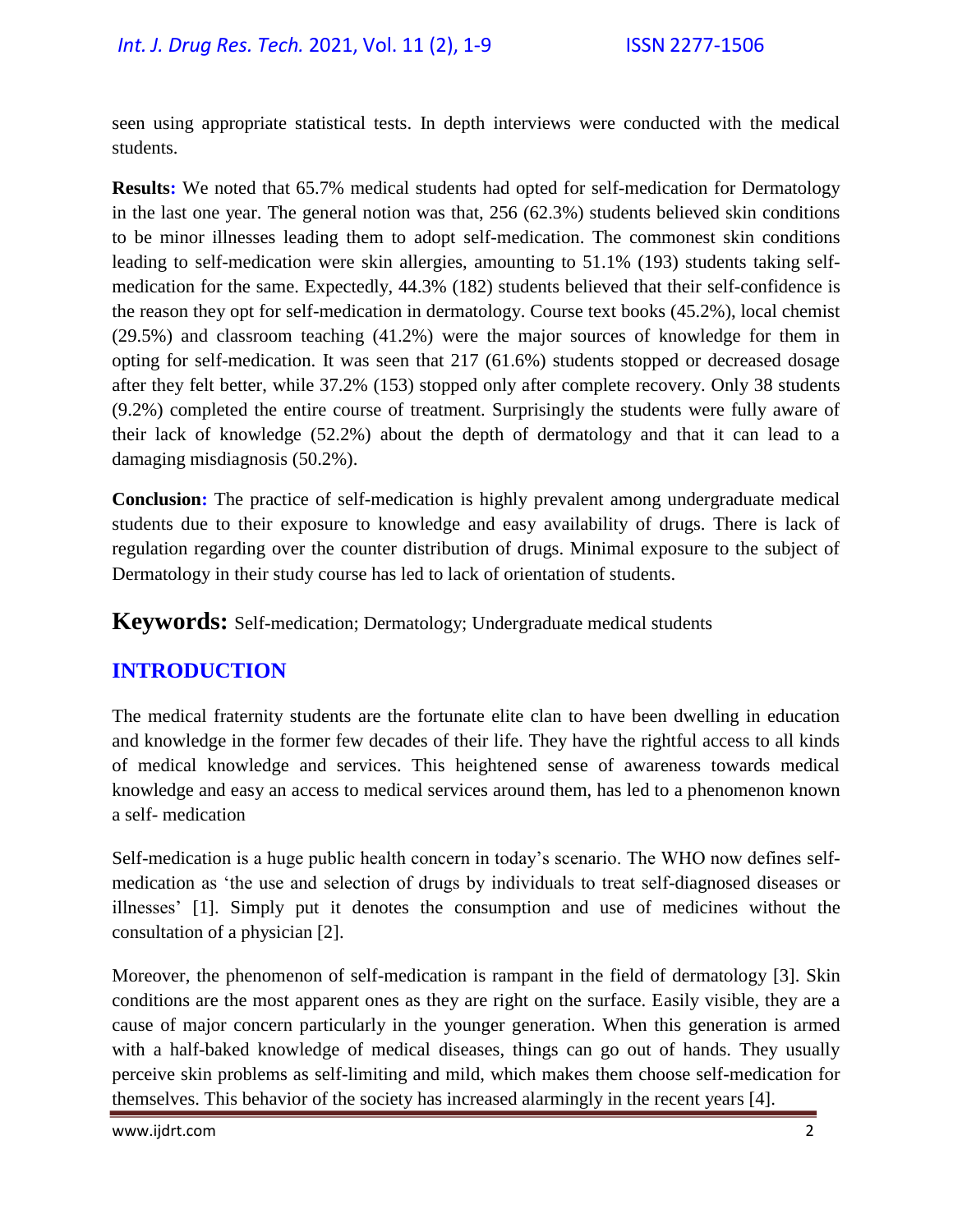Our study is thus undertaken and designed to identify the patterns and prevalence of selfmedication for skin diseases in undergraduate medical students.

### **Objectives**

To ascertain the determinants of rate and pattern of use self-medication for skin conditions by undergraduate medical students and to explore their opinion regarding self-medication.

### **METHODOLOGY**

Across- sectional questionnaire based survey was done and the undergraduate medical students who were in their  $3<sup>rd</sup>$  year of studies (having completed the subject of Pharmacology) up to the Interns, were enrolled from the fields of MBBS, BDS, B. Pharma and BSc Nursing studying at MMIMSR, Mullana. The sample size of 420 students was decided. This was calculated on the hypothesis testing method considering the following assumption: taking 95% confidence interval, assuming prevalence of self-medication among college going students to be 50%, error of 5% and 10% non-response rate. Systematic sampling was done where every 3<sup>rd</sup> student out of each year in the course was chosen until the desired number was attained. The average scores and frequency of occurrence of particular behaviors among different categories of medical students was seen using appropriate statistical tests.

In depth interviews were conducted for qualitative study regarding self-medication. The students who were practicing self-medication (as seen from questionnaire) were enrolled in this study. IDI's were stopped when new information stopped emerging.

## **RESULTS**

Around 420 undergraduate medical students from the fields of MBBS, BDS, Nursing and Pharmacy were enrolled in the study and asked various questions about self-medication. Table 1 shows the demographic of the medical students. Students in the study had almost equal gender distribution with 48.8% females and 51.2% males. Most of the students (68.2%) were between the age group of 21 to 23 years. 140 students (33.4%) were from the field of MBBS, 104 students (24.8%) were doing BDS, 88 were B. Pharma students and 87 were doing B.Sc nursing. Thus we managed to procure a varied study population mixed with under graduate medical students from all fields of study. It is to be noted that 82 (46.1%) students had completed their degree and were doing internship in their respective courses. 24.7% students were in their third year having recently passed the subject of pharmacology.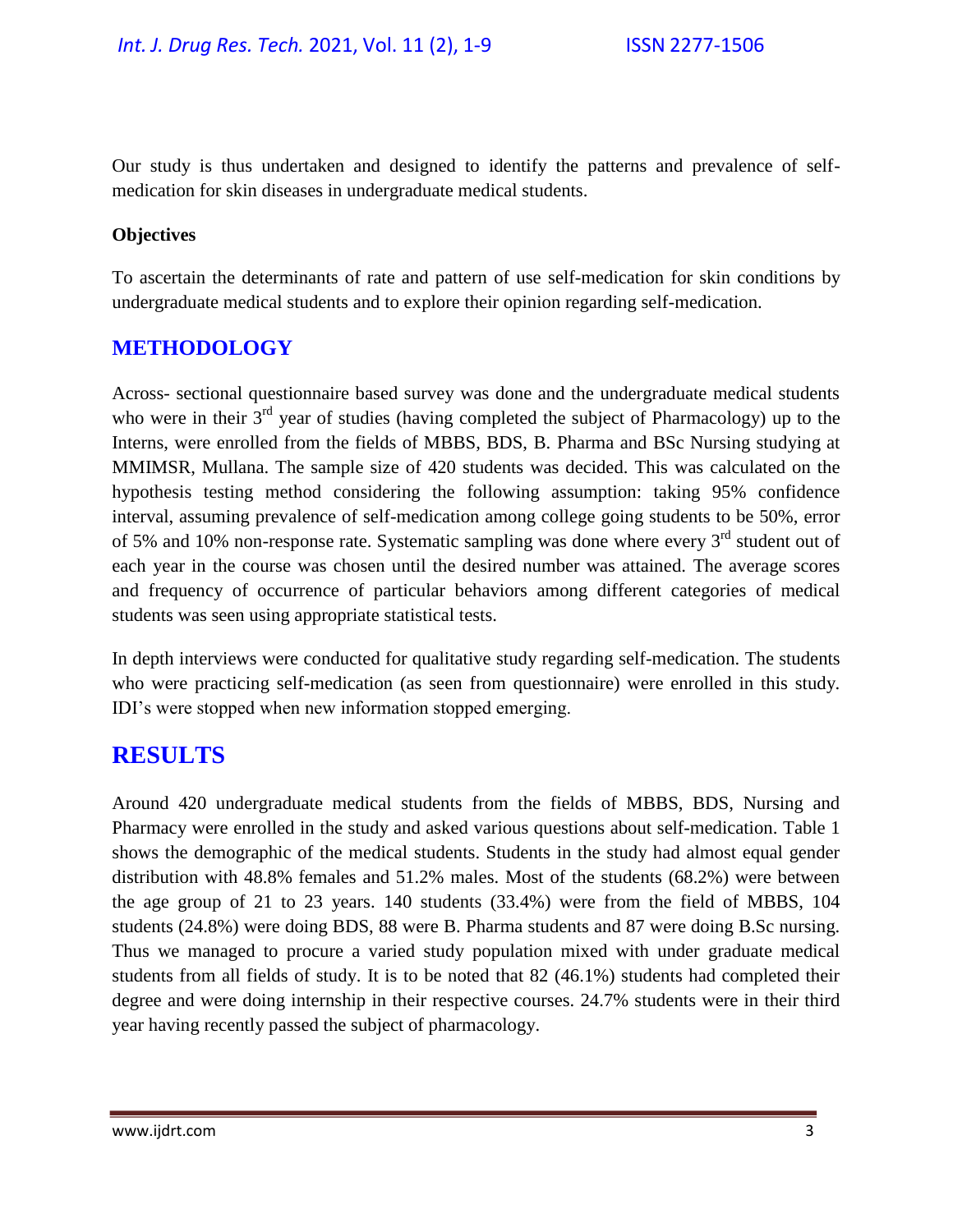| <b>Education Stream</b> | <b>Number of Students</b> | $\frac{0}{0}$ |
|-------------------------|---------------------------|---------------|
| <b>MBBS</b>             | 140                       | 33.4          |
| <b>BDS</b>              | 104                       | 24.8          |
| B. Pharma               | 88                        | 21            |
| <b>B.Sc Nursing</b>     | 87                        | 20.8          |
| YEAR OF STREAM          | <b>Number of Students</b> | $\frac{0}{0}$ |
| Second year             | 24                        | 13.5          |
| Third year              | 44                        | 24.7          |
| Fourth year             | 28                        | 15.7          |
| Intern                  | 82                        | 46.1          |

**Table 1.** Educational background of the students.

So, having read pharmacology was the binding thread between the students belonging to these varied disciplines of medicine.

Table 2 depicts that 61% students (259) took self-medication for skin conditions as the immediate response, 56% (237) consulted doctor for the same. 92 patients (21.7%) waited till symptoms subsided, 59 patients (13.9%) went to the local chemist and 48 (11.3%) students took suggestions from friends and family. for 209 (50.6%) students, the source of information was their previous prescription. For 45.5% (188) and 41.2% (170) students, the sources of information were course textbooks and classroom teachings respectively. 29.5% (122) students asked the local chemist for information. 23.2% (96) asked friends and family and 13.3% (55) students used TV/internet as source of information.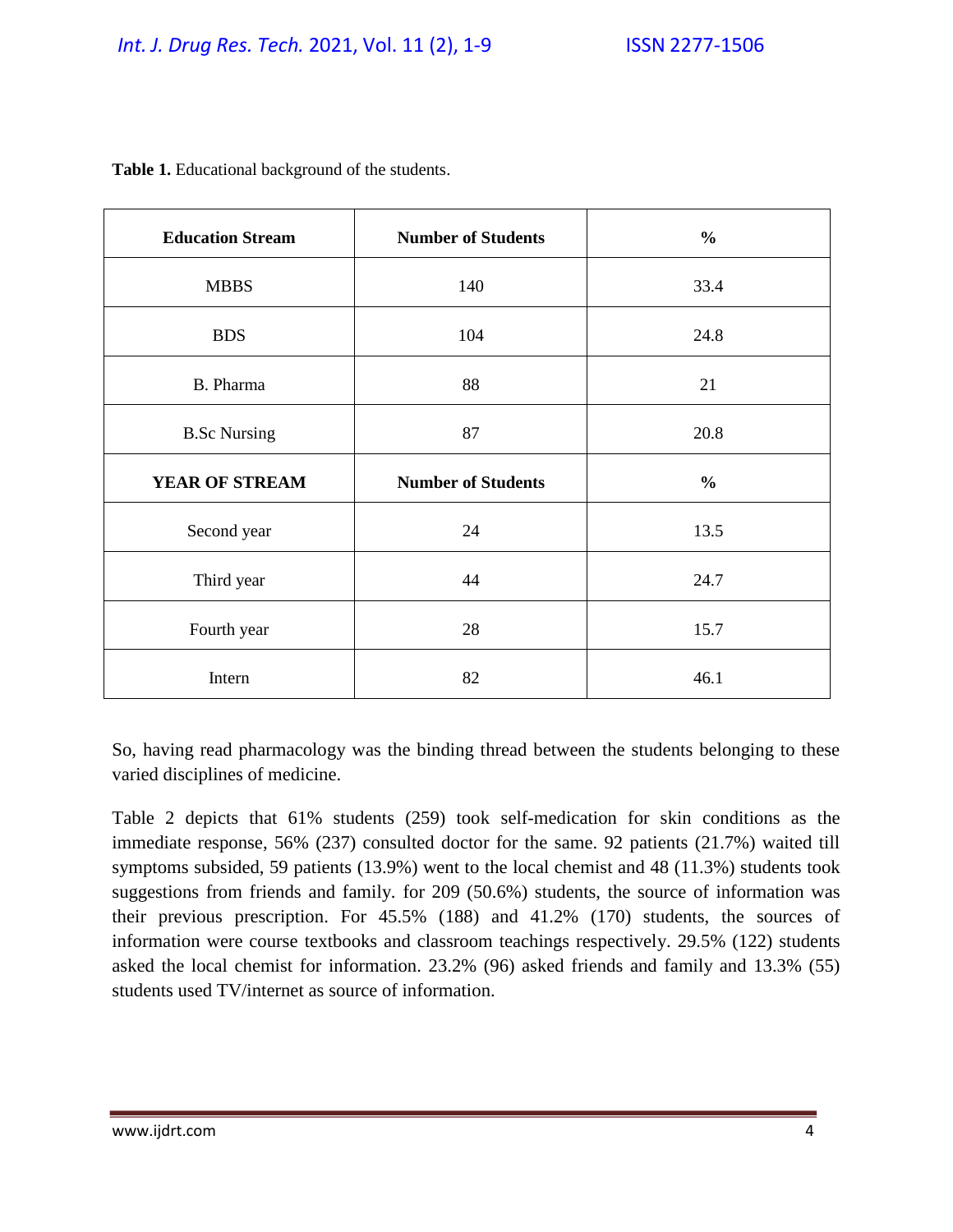# *Int. J. Drug Res. Tech.* 2021, Vol. 11 (2), 1-9 ISSN 2277-1506

| <b>Immediate Response on</b><br><b>Getting Skin Symptoms</b>              | <b>Number of Students</b> | $\frac{0}{0}$ |
|---------------------------------------------------------------------------|---------------------------|---------------|
| Consult doctor                                                            | 237                       | 56            |
| Consult local chemist                                                     | 59                        | 13.9          |
| Self-medication                                                           | 259                       | 61            |
| Suggestion from friends/family                                            | 48                        | 11.3          |
| Wait till symptoms subside                                                | 92                        | 21.7          |
| <b>Source of Information for Self-medication</b>                          |                           |               |
| <b>Source of Information of the</b><br>Drugs Used for Self-<br>medication | <b>Number of Students</b> | $\frac{0}{0}$ |
| Classroom teaching                                                        | 170                       | 41.2          |
| Course textbook                                                           | 188                       | 45.5          |
| Local chemist                                                             | 122                       | 29.5          |
| TV/Internet                                                               | 55                        | 13.3          |

**Table 2.** Immediate response on getting skin symptoms and the source of information.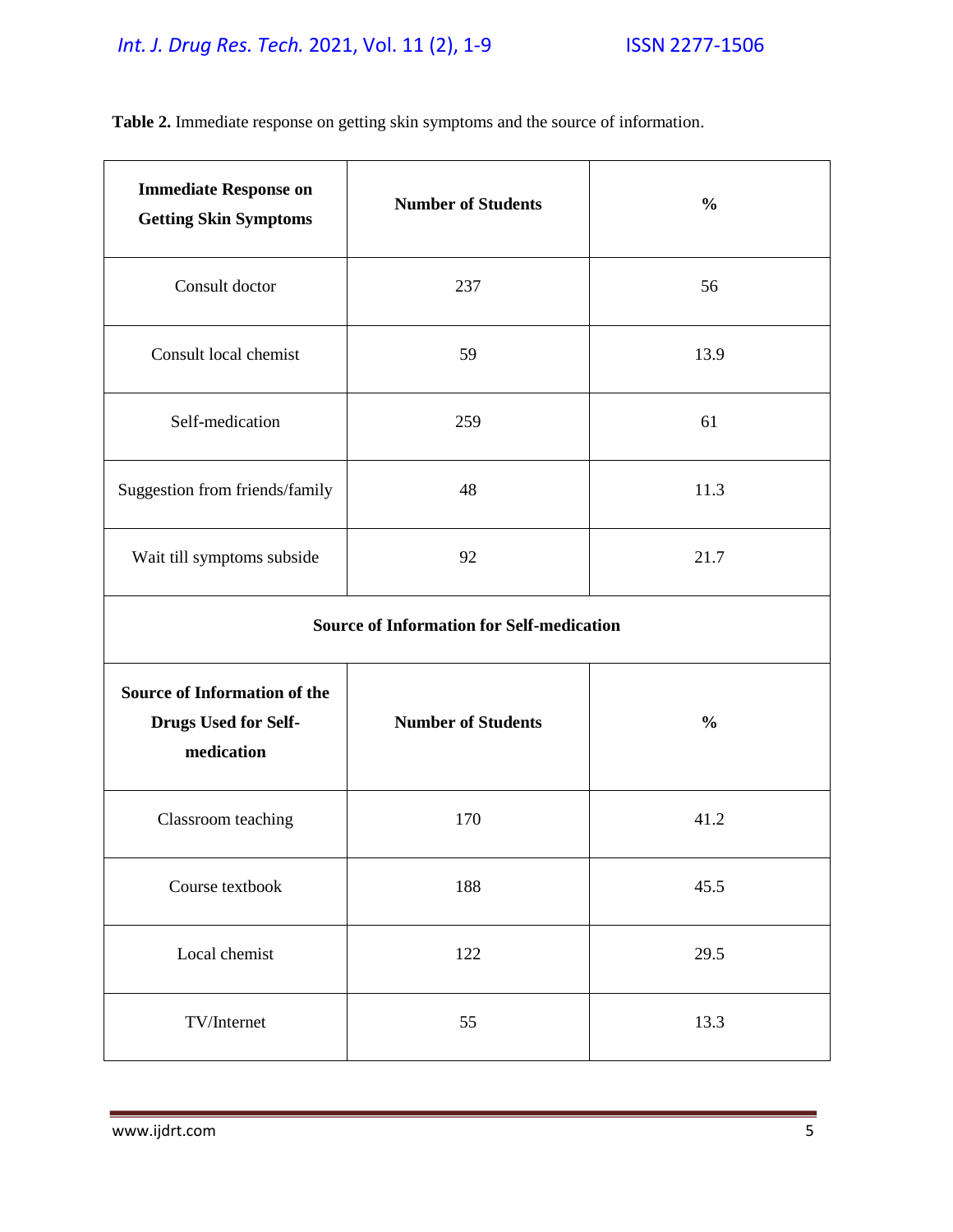| Previous prescription | 209 | 50.6 |
|-----------------------|-----|------|
| Friends/family        | 96  | 23.2 |

The reason for using self-medication for skin diseases are depicted in Table 3. It was seen that 256 (62.3%) students thought of skin conditions as minor illnesses.46% (189) and 31.15% (128) students considered it time saving and convenient respectively. 44.3% did it because of selfconfidence. 46% thought of it as time saving. 36.7% students took self-medication for quick relief. 22.4% took it as a learning opportunity, 18.1% as cost saving and 14.6% to avoid crowd.

**Table 3.** Reasons in favor of using self-medication.

| <b>Reasons in Favor of Self-</b><br><b>Medication</b> | <b>Number of Students</b> | $\frac{0}{0}$ |
|-------------------------------------------------------|---------------------------|---------------|
| Minor illness                                         | 256                       | 62.3          |
| Quick relief                                          | 151                       | 36.7          |
| Time saving                                           | 189                       | 46            |
| Self confidence                                       | 182                       | 44.3          |
| Economical                                            | 66                        | 16.1          |
| Learning opportunity                                  | 92                        | 22.4          |
| Crowd avoidance                                       | 60                        | 14.6          |
| Cost saving                                           | 76                        | 18.5          |
| Convenience                                           | 128                       | 31.1          |
| Lack of trust in doctors                              | 17                        | 4.1           |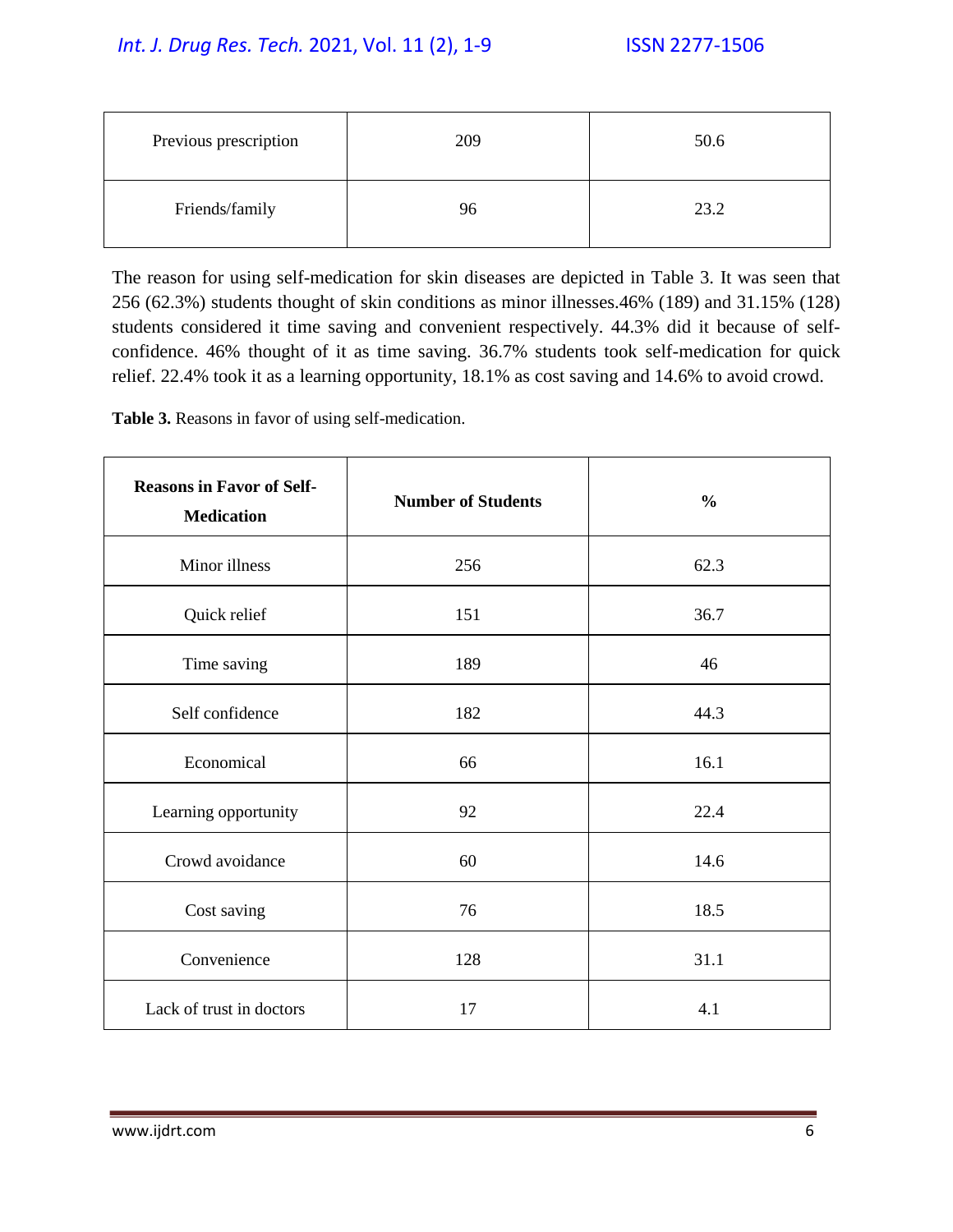### *Int. J. Drug Res. Tech.* 2021, Vol. 11 (2), 1-9 ISSN 2277-1506

Table 4 shows that the common involved skin diseases for adoption of self-medication were skin allergy in 51.1%, acne in 44.9%, fungal infection in 43%, bacterial infections in 24.7%, hair disorders in 22%, viral in 18.3% and parasitic infections in 14.6%.

| Table 4. Commonly involved diseases for self-medication. |  |
|----------------------------------------------------------|--|
|----------------------------------------------------------|--|

| <b>Diseases Leading to Self-</b><br>medication | <b>Number of Students</b> | $\frac{0}{0}$ |
|------------------------------------------------|---------------------------|---------------|
| Acne                                           | 173                       | 45.9          |
| Skin allergy                                   | 193                       | 51.1          |
| Hair disorders                                 | 83                        | $22\,$        |
| Nail disorders                                 | 30                        | $\,8\,$       |
| Bacterial skin infections                      | 93                        | 24.7          |
| Viral                                          | 69                        | 18.3          |
| Fungal                                         | 162                       | 43            |
| Parasitic                                      | 55                        | 14.6          |

## **DISCUSSION**

Self-medication is certainly not an uncommon phenomenon. After the advent of easy availability of medicines, it has been widely misused in the name of self-care. It is prevalent all around us mostly due to lack of knowledge, resources and specialist facilities. The general population may rationalize this behavior owing to lack of information or insight. But medical students are the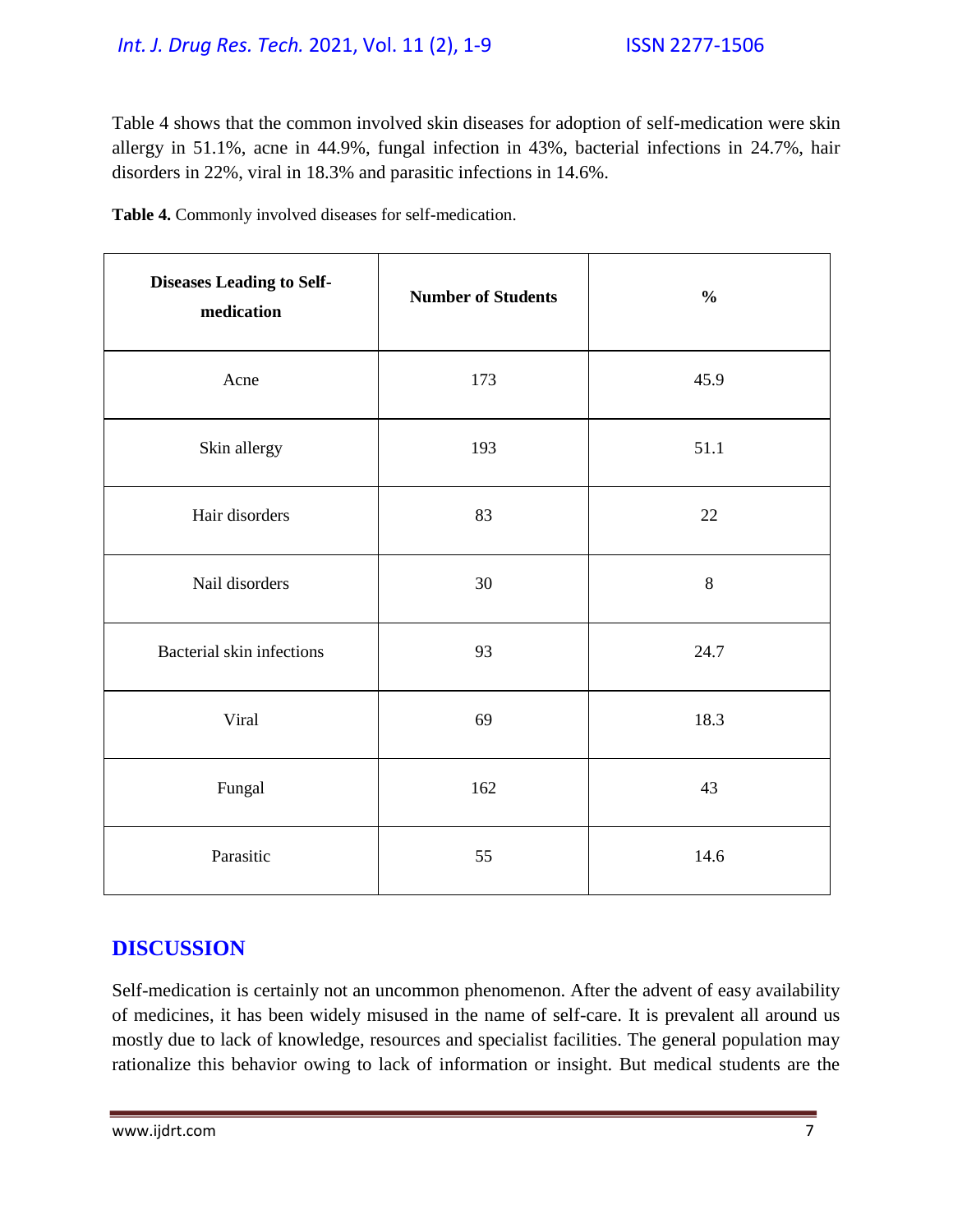most privileged in the aspects of healthcare and knowledge [5]. Seeing this, we chose to study the practice of self-medication in the well informed medical students.

In the medical curriculum, Dermatology is not an essential subject. There is no fixed format of teaching Dermatology to the medical students, due to lack of regulations regarding the same. Dermatology is overlooked in the vast subject of medicine and ends up getting ignored in the undergraduate training. Moreover, there is no formal exam or assessment of this subject during undergraduate training. Due to this deficit, none of the medical undergraduates are oriented to the subject. Thus we chose to study self-medication in medical students exclusively for the dermatological conditions.

Our study was undertaken to assess the perception and practice of self-medication in Dermatology among medical students in Maharishi Markandeshwar Institute of Medical Sciences. For this, an exhaustive questionnaire comprising of multiple aspects to assess the outlook of medical students regarding self-medication was formed.

It was seen that a vast majority of students had opted for self-medication in the last one year. So it can be clearly seen that the majority of medical student fraternity is resorting to selfmedication as their reflex response on getting sick, even though they may have other suitable options. Thus, self-medication for Dermatology is highly prevalent even though these students are living in a medical university and are surrounded by specialists who can guide them better.

#### **Perception about skin diseases**

Dermatology is a complex science but most of the time skin conditions are underestimated to be trivial and are taken very casually [6]. Skin conditions hardly ever owe a threat to life and never hamper everyday living. This misconception and relaxed approach towards skin symptoms is one of biggest factors leading to self-medication. "This is nothing, I don't really worry about these small rashes", a 19 year old MBBS student said. This opinion was mirrored by many other students.

Another attribute of skin symptoms is that they respond very well and almost instantly to potent steroids which are rampantly dispensed everywhere. The ease, at which the response to steroids occurs, encourages the students to use them to relieve their symptoms. "I usually apply some cream and get relieved easily", a 21 year old dental student was quoted saying.

Another trait that sets skin conditions apart is their bothersome nature of being chronic and repetitive. These conditions heal slowly and keep recurring with time. This causes undue distress and impatience to the patients. The results are not seen rapidly and despite multiple specialist consults, their expectations are not met. "I know the drug that the doctor will give, I simply go and purchase that it", a 20 year old B. Pharma told. As a result it was rightly seen that students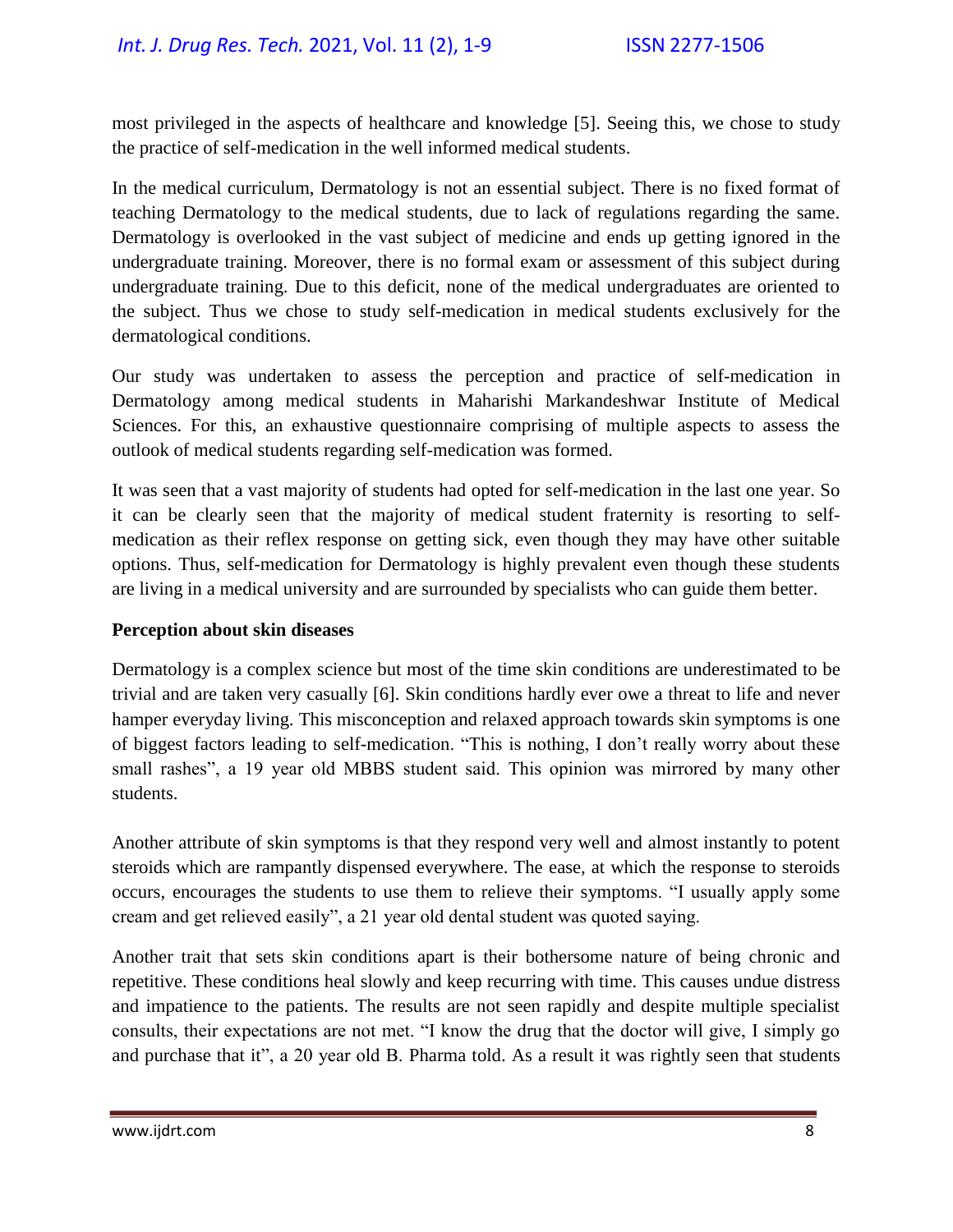were using their old doctor's prescription to procure medicine, owing to the annoying recurrence of symptoms.

#### **Apparent knowledge about medicines**

Most of our study population is interns. They have recently passed their degree and are certainly brimming with knowledge. They are young and confident, with less realization of right and wrong. They have just begun their medical careers and their enthusiasm is at its peak. They are already of the mindset that skin conditions are minor illnesses. For them the effort to take specialist opinion when they already have a basic knowledge makes little sense.

Thus expectedly, the students believed that their self-confidence is the reason they opt for selfmedication in dermatology. "I try to treat the simpler diseases on my own", an MBBS Intern remarked.

Being surrounded by medicines, specialists and patients all around, it was seen that they had a dearth of sources for information. They confidently stated that course text books and classroom teaching were the major sources of knowledge for them in opting for self-medication.

Another observation was the unreasonable expectations the students faced from their family and friends. The fact that they were in the medical field created a sense of belief that they can now diagnose and treat. This undue pressure from peers compels the students to meet these expectations and prescribe medicines with little practice.

Living in a medical university, surrounded with specialists, patients and a sea of knowledge is a unique experience. Carrying out daily activities in such a community, the students have the closest proximity to chemists than the outer world. It was duly noted that the major source of information and procurement of drugs was the local chemist shop in their premises. Despite having close access to dermatologists in their vicinity, students found it easier to rather ask the local chemist for the dose and details of the medicine. A nursing student rightly said, "I live right next to the chemist, which is open 24 hours. The OPD has such limited timings and we have to skip class to get the prescription". The inherent human nature of opting for the easier option can be clearly seen in this scenario.

Figure 1 summarizes the barriers that were noted in the adoption of specialist consult by medical students. These reasons have been divided into individual barriers, barriers at the health care level and at the community level.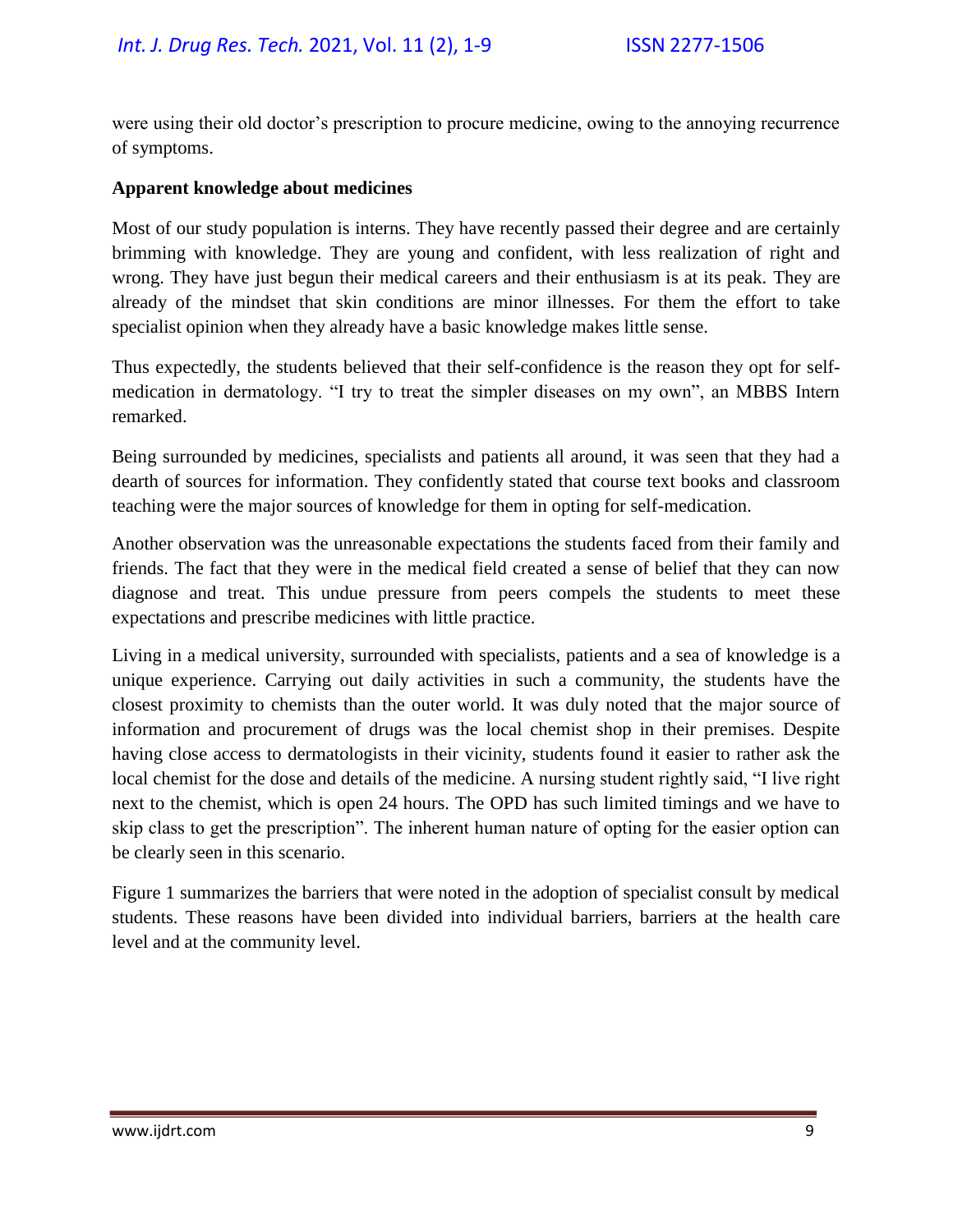

**Figure 1.** Barriers in the adoption of specialist consult for skin diseases**.**

### **Perception about doctors and dermatology**

Gone are the days when doctors were idolized, looked up to and put on the pedestal as healers. Today, the same amount of respect is not given to them rather they are tagged as being greedy. This has become a generalized notion. Our medical students despite being in the same field look upon specialists with doubt about their intentions. "Skin is a money-making branch", joked a 23 year old MBBS intern. This perception creates a sense of distrust in the students compelling them to deal with their skin conditions on their own. Moreover, Dermatology is misconceived as being an expensive arena altogether by the general population. Skin treatments are thought to be over priced and the notion is that dermatologists charge exorbitant amounts for their consult.

Due to the inherent chronic nature of skin diseases, patients are often called for regular and frequent follow ups. "They keeping calling again and again", a dental student complained. It is seen that most patients give up after a few follow ups. This is due to the slow curve of recovery in skin conditions. Thus students stated that taking self-medication for skin conditions is cost saving and economical.

Also, there was a belief in the students that in order to get a specialist opinion, it requires a huge effort to wait for one's turn due to long waiting lines and crowds at the clinics [7]. "Our class timings clash with the OPD times. We can't skip classes", an MBBS final year student said. Thus owing to the long queues of patients in special clinics of the hospitals, students took selfmedication to avoid the immense crowd. Figure 2 shows the large gap between the availability of dermatologists and their access by the medical students.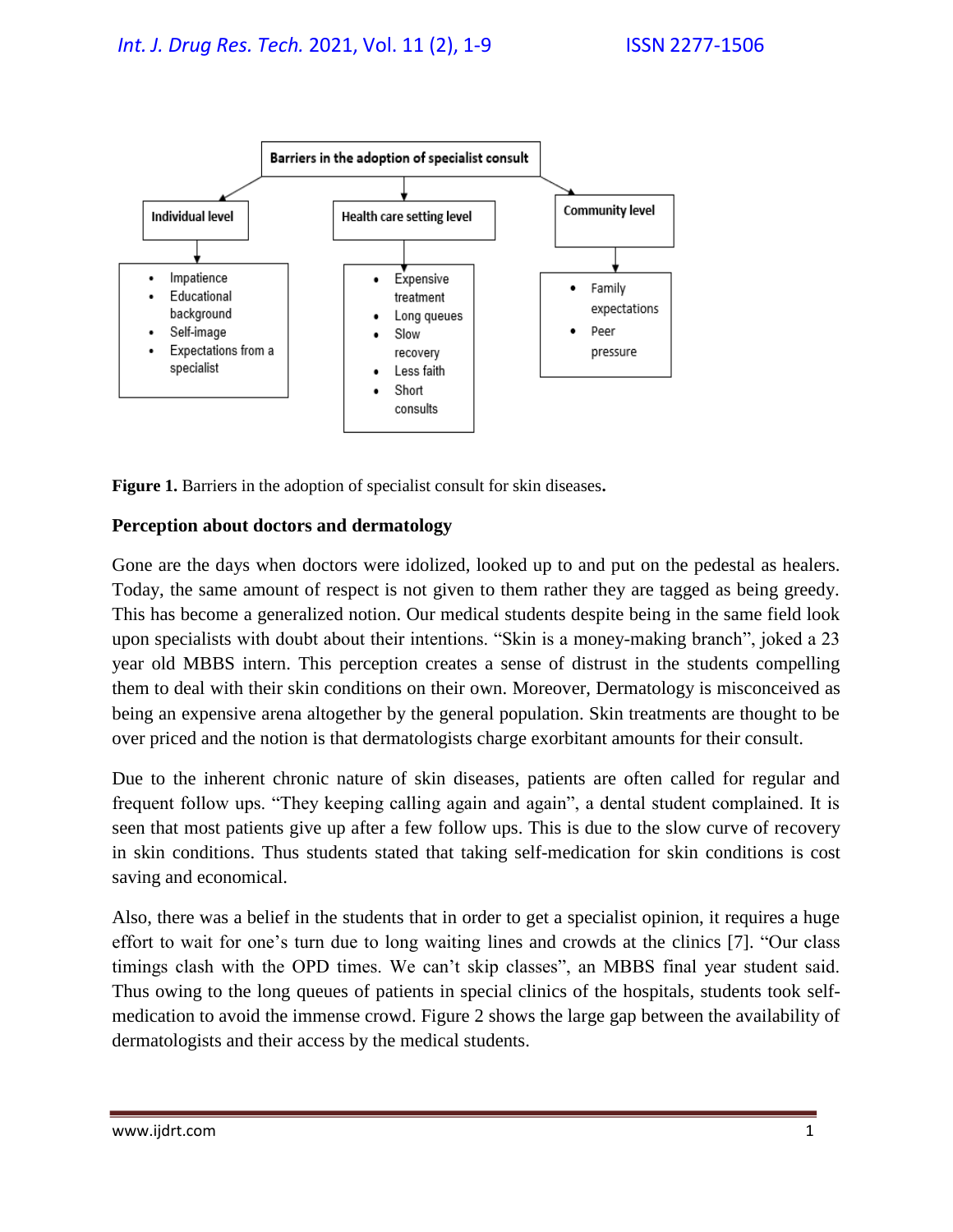



## **CONCLUSION**

Our study comprises of the young population, mostly below 23 years. They are at the best time of their youth and they have just begun to take their appearance seriously. This recent zeal to look good compels them to take all kinds of measures to do so.

Skin is the most visible and unconcealed part of our body. There is an urgency to treat skin conditions. The need for quick results and instant fixes is soaring high. This restlessness in students of this age group and the blatant visibility of skin conditions compels them to resort to self-medication.

Thus the practice of self-medication is highly prevalent among undergraduate medical students due to their exposure to knowledge and easy availability of drugs. There is lack of regulation regarding over the counter distribution of drugs. Minimal exposure to the subject of Dermatology in their study course has led to lack of orientation of students.

### **REFERENCES**

- 1. Shah H, Patel R, Nayak S, et al (2018) ["A questionnaire-based cross-sectional study on](https://www.ejmanager.com/mnstemps/67/67-1515650233.pdf?t=1652867366)  [self-medication practices among undergraduate medical students of GMERS Medical](https://www.ejmanager.com/mnstemps/67/67-1515650233.pdf?t=1652867366)  [College, Valsad, Gujarat.](https://www.ejmanager.com/mnstemps/67/67-1515650233.pdf?t=1652867366)" *Int J Health Med Sci* 1:249-55.
- 2. Chauhan R (2017) ["A study of the prevalence, pattern, and perception of self-medication](https://www.ijcmr.com/uploads/7/7/4/6/77464738/ijcmr_1682.pdf)  [among medical students in North India.](https://www.ijcmr.com/uploads/7/7/4/6/77464738/ijcmr_1682.pdf)" *Int J Contemp Med Res* 4:1970-1973.
- 3. Pal J, Ahmad S, Pal P, et al. (2017) [Prevalence and pattern of self-medication among](https://www.researchgate.net/profile/Shamshad-Ahmad/publication/320001979_Prevalence_and_pattern_of_self-medication_among_undergraduate_students_in_a_medical_college_of_Kolkata/links/5e0c7bb5a6fdcc28374d49db/Prevalence-and-pattern-of-self-medication-among-undergraduate-students-in-a-medical-college-of-Kolkata.pdf)  [undergraduate students in a medical college of Kolkata.](https://www.researchgate.net/profile/Shamshad-Ahmad/publication/320001979_Prevalence_and_pattern_of_self-medication_among_undergraduate_students_in_a_medical_college_of_Kolkata/links/5e0c7bb5a6fdcc28374d49db/Prevalence-and-pattern-of-self-medication-among-undergraduate-students-in-a-medical-college-of-Kolkata.pdf) *Int J Community Med Public Health* 4:3619-24.